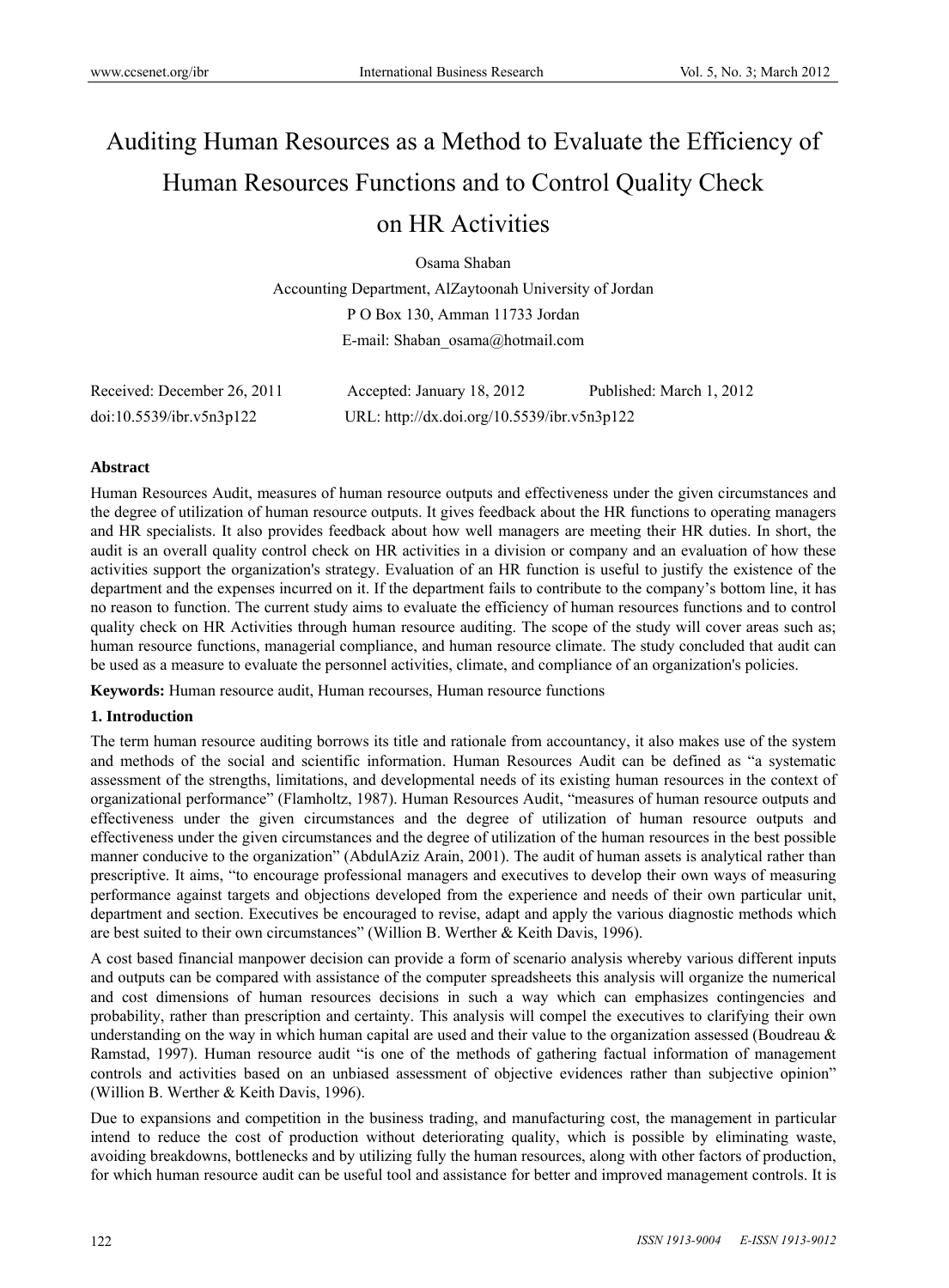an independent appraisal study of various management levels to ensure the fulfillment of the organizational objectives, policies, and procedures. Human resource audit in its scope is beyond the conventional audit. The human resource audit is more clearly defined as "a method to evaluate the efficiency of human resource at all levels throughout the organization, in order to ascertain whether sound management prevails throughout, and to recommend its effectiveness where such is not the case" (Willion B. Werther & Keith Davis, 1996).

## *1.1. Research Problem*

The research problem will try to find out whether the human resources of a certain entity is effective, and whether they are functioning properly and meeting their HR duties in order to achieve the organization's goals.

## *1.2 Research Objectives*

Auditing human resource is a tool to measure the effectiveness of human resources and to provide evidence of proper management functions.

## *1.3 Research Hypothesis*

- Null Hypothesis H0: Human resource audit **can't** be performed through the measurement of the effectiveness of the HR functions of an organization.
- Null Hypothesis H0: Human resources **are not** complied with the managerial policies, procedures and legal provisions.
- Null Hypothesis H0: The Human Resource Management's climate **does not** have an impact on employee motivation, morale and job satisfaction.

## *1.4 Research Scope*

A HR audit must cover the activities of the department and extend beyond, because the people's problems are not confirmed to the HR department alone. Thus, the audit should be broad in its scope. It must evaluate the personnel function, the use of its procedures by the mangers and the impact of these activities on the employees.

Specifically, a HR audit covers the following areas:

- Audit of human resource function
- Audit of managerial compliance
- Audit of the human resource climate

## *1.5 Research Methodology*

Primary data will be collected through a questionnaire, which aims to cover the research hypothesis, and forming questions which can measure the effectiveness of human resources functions. Collected data will be analyzed using the descriptive statistics (Mean and Standard deviation). Research findings and conclusions will be finally stated. Secondary data will be collected from the published books, journals, and articles in the field of research topic.

## *1.6 Purpose of Human Resource Audit*

- To examine and pinpoint strength and weaknesses related to H.R. areas and skills and competencies to enable an organization to achieve its long-term and short-term goals.
- To increase the effectiveness of the design and implementation of human resource policies, planning and programs.
- To help human resource planners develop and update employment and program plans.

## *1.7 Research Community*

Random samples of first class auditors have been chosen. The auditors are having the JCPA certificates, with experience not less than 10 years, and working in cogent auditing companies. The number of questionnaires distributed was 100 questionnaires. 90 of them were good for analysis.

## **2. Benefits of Human Resource Audit**

Several benefit that results from an HR audit are (Willion B. Werther & Keith Davis, 1996):

- Identification of the contributions of HR department to the organization.
- Improvement of the professional image of the HR department.
- Encouragement of greater responsibility and professionalism among members of the HR department.
- Clarification of the HR department's duties and responsibilities.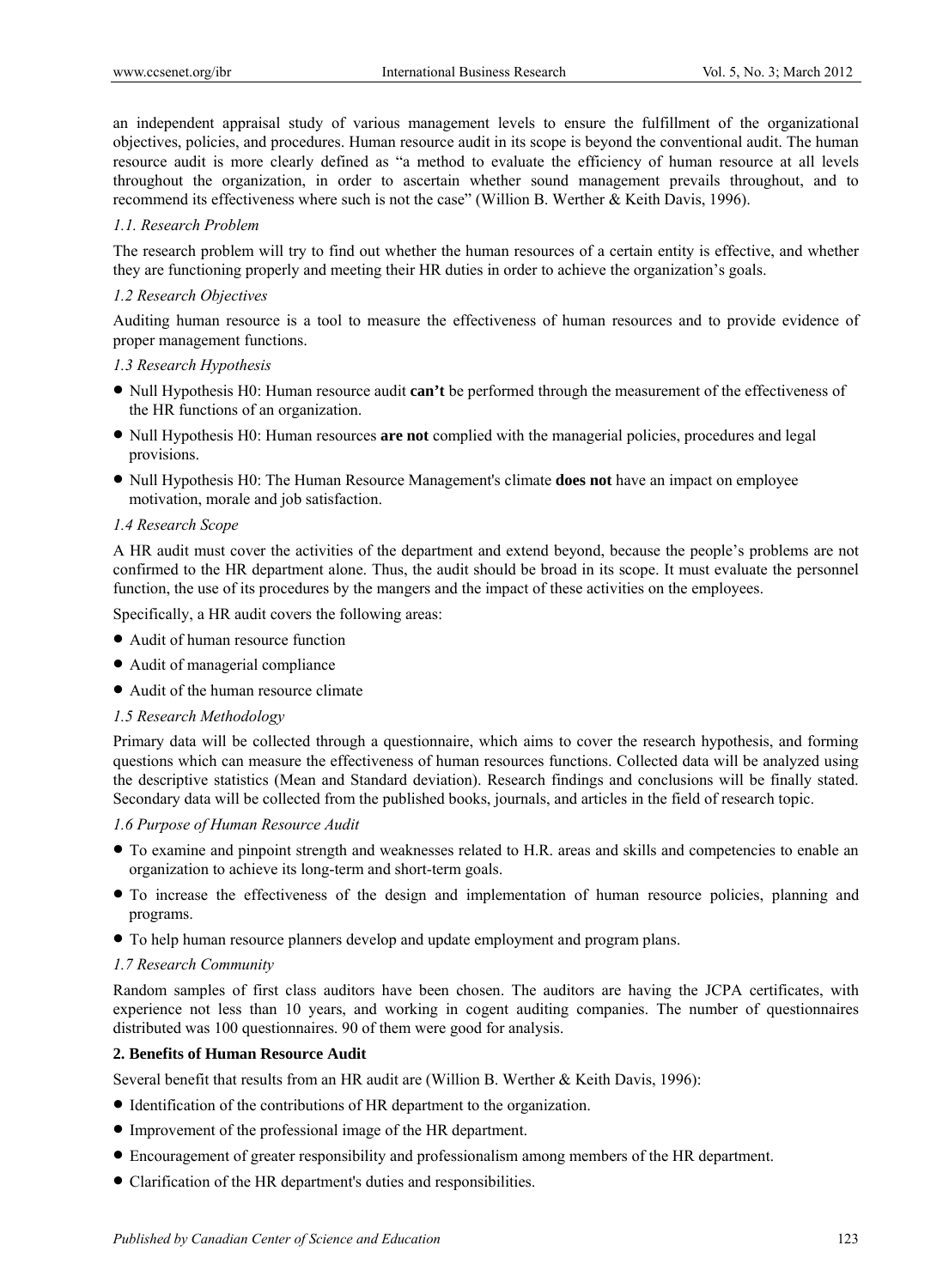- Stimulation of uniformity of HR policies and practices.
- Finding critical personnel problems.
- Ensuring timely compliance with legal requirements.
- Reduction of HR costs through more effective personnel procedures.
- Creation of increased acceptance of the necessary changes in the HR department, and
- A thorough review of the department's information system.

The HR manager himself or herself is interested in knowing his or her department's effectiveness. It is not that the department is infallible. Errors do happen. Policies and practices become outdated. By auditing itself, the department finds problems before they become serious. Done correctly, the evaluation process can build a strong rapport between the department and operating managers, and it can reveal outdated assumptions that can be changed to meet the department's objectives and future challenges(T.V. Rao & Udai Pareek, 1997). Systematic assessment instills discipline in the personnel staff and encourages them to move away from intuitive techniques to more rigorous assessment of the likely benefits to be achieved. Further, "a personnel function must establish credibility with the management by justifying its programs and clearly demonstrating how it contributed to the attainment of organizational goals" (Pareek, 1997).

Nature of Human Resource Audit: A Human Resource audit "is a tool for evaluating the personnel activities of an organization. The audit may include one division or an entire company" (K. Aswathappa, 2006). It gives feedback about the HR functions to operating managers and HR specialists. It also provides feedback about how well managers are meeting their HR duties. In short, the audit is an overall quality control check on HR activities in a division or company and an evaluation of how these activities support the organization's strategy. Figure 1 illustrates this relation.

## **3. Audit of Human Resource Function**

This involves audit of all HR activities. For each activity, the auditors must (i) determine the objective of each activity, (ii) identify who is responsible for it performance, (iii) review the performance, (iv) develop an action plan to correct deviation, if any between results and goals, and (v) follow up the action plan.

A questionnaire has been developed to measure the effectiveness of the HR function of an organization.

Evaluation of HR function "is useful to justify the existence of the department and the expenses incurred on it" (Pareek, 1997). If the department fails to contribute to the company's bottom line, it has no reason to function. Similarly, if the expenses incurred on the HR department far exceed its benefits to the organization, they must be pruned drastically to make the department economically viable.

#### **4. Audit of Managerial Compliance**

This involves audit of managerial compliance of personnel policies, procedures and legal provisions. How well are these complied with, should be uncovered by the audit so that corrective action can be taken. Compliance with the legal provisions is particularly important as any violation makes the management guilty of an offence.

#### **5. Audit of the Human Resource Climate**

The HRM climate has an impact on employee motivation, morale and job satisfaction. The quality of this climate can be measured by examining employee turnover, absenteeism, safety records and attitude surveys.

## *5.1 Employee Turnover*

Employee turnover refers to the process of employees leaving an organization and requiring to be replaced. High turnover involves increased costs on recruitment, selection and training. In addition, high labor turnover may lead to disruption of production, problems in quality control, and difficulty in building teamwork and morale.

Certain percentage of labor turnover is unavoidable. Resignation, retirement, death and transfers do take place-causing displacement in work force. Similarly, business expansion necessitates hiring of people.

What should cause concern to the HRM is the avoidable turnover. Avoidable turnover gives an excellent measure of the HR climate as it direct attention to that, will help minimize employee turnover shall be better hiring practices, orientation training, working conditions, remuneration and benefits, and opportunities for advancement. What is significant is that a low turnover rate is worse than a high turnover if the top performers are not retained. Therefore, quality of turnover is more important than the quantity of people leaving and people joining an organization.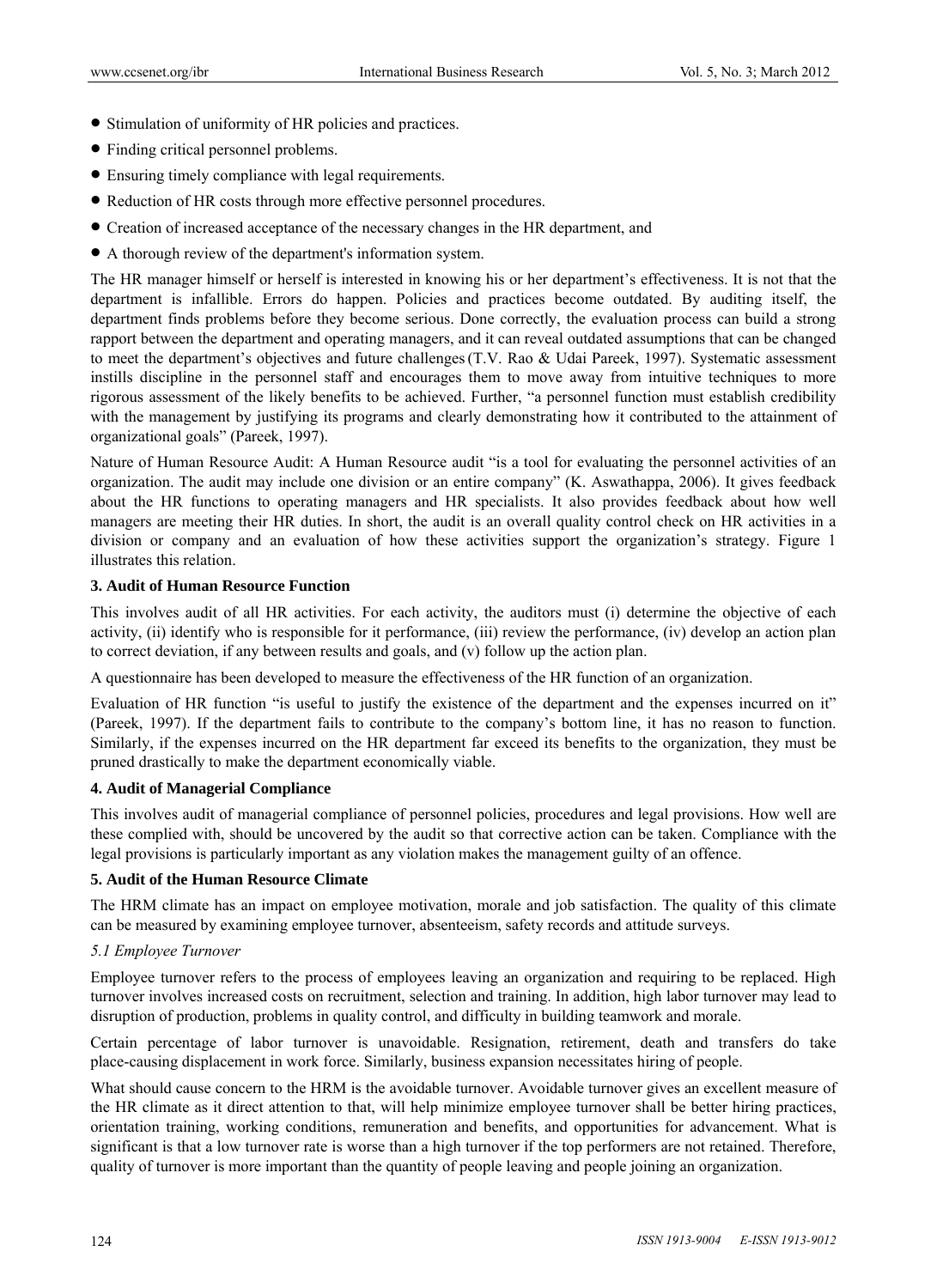## *5.2 Absenteeism*

Absenteeism refers to the failure on the part of employee to report to work though they are scheduled to work. In other words, unauthorized absences constitute absenteeism. Absenteeism is computed and is expressed in terms of percentages. In a research study (muhsen A. makhamreh, 1985) found out the size he firm, the number of disputes which occurred in the firm and the workers annual, wage increase significantly affect absenteeism rates. It was also found that the size of the firm, the, number of disputes which occurred, the workers annual wage increase and the employees average years of employment in the firm are related to the turnover rate, explaining 74 percent of the variance in the rate. Moreover, absenteeism is found as a precursor to turnover in Jordanian business. Absenteeism costs money to the organization, besides reflecting employee dissatisfaction with the company.

Like employee turnover, there is avoidable and unavoidable absenteeism. Absenteeism in unavoidable when the employee himself or herself falls sick, his or her dependants at home suddenly become unwell or there is an accident inside the plant. Unavoidable absenteeism is accepted by managers and is even sanctioned by labor laws. Avoidable absenteeism arises because of nigh shifts, opportunities for moonlighting and earning extra income, indebtedness, lack of job security, job dissatisfaction and unfriendly supervision. This absenteeism needs intervention by the management. Managers must create a work environment, which will make the employees realize that it makes sense to work in the factory rather than staying at home and waste their time.

## *5.3 Accidents*

Organizations maintain records relating to accidents. Accidents do cost money to the organization. They also reflect the prevailing organizational climate. The management must have a safety plan, implement it and evaluate its effectiveness.

## *5.4 Attitude Surveys*

Attitude surveys are probably the most powerful indicators of organizational climate. Attitudes determine an employee's feeling to wards the organization, supervisor, peers and activities.

Attitude surveys may be conducted through face-to-face interviews but are usually done through anonymous questionnaires. The resulting information from the survey provides an invaluable insight into what employees are feeling and thinking. It can also be used to specifically address business problems associated with productivity, turnover, absenteeism, tardiness, work-group effectiveness, and industrial relations.

## **6. Audit of Corporate Strategy**

Besides functions, compliance and satisfaction audit may extend to corporate strategy also. HR professionals set corporate strategy to help the organization and gain competitive advantage. By assessing the company's internal strengths and weaknesses and its external threats and opportunities, the senior management devises ways of gaining an advantage. Whether the company stresses superior marketing channels, service, innovation, low-cost production, or some other approach, HRM is affected. Understanding the strategy has strong implications for HR planning, staffing, remuneration, industrial relations, and other HR activities(William B. Werther & Keith Davis, 1996).

## **7. Audit and Personnel Research**

HR auditors depend on personnel or HR research for data. Research is understood as the systematic and goal-oriented investigation of the facts to establish a relationship between two or more phenomena. Its purposes are varied. Specifically, research can lead to an increased understanding of and improvement in HR practices. The major topics covered in HR research are:

- Wage surveys
- Effectiveness of various recruitment sources
- Effectiveness of training efforts
- Survey of supervisor's effectiveness
- Recent industrial settlements
- $\bullet$  Job analysis
- Job satisfaction survey
- Survey of employee needs
- Attitude survey towards reward system, and
- Area of high accident frequency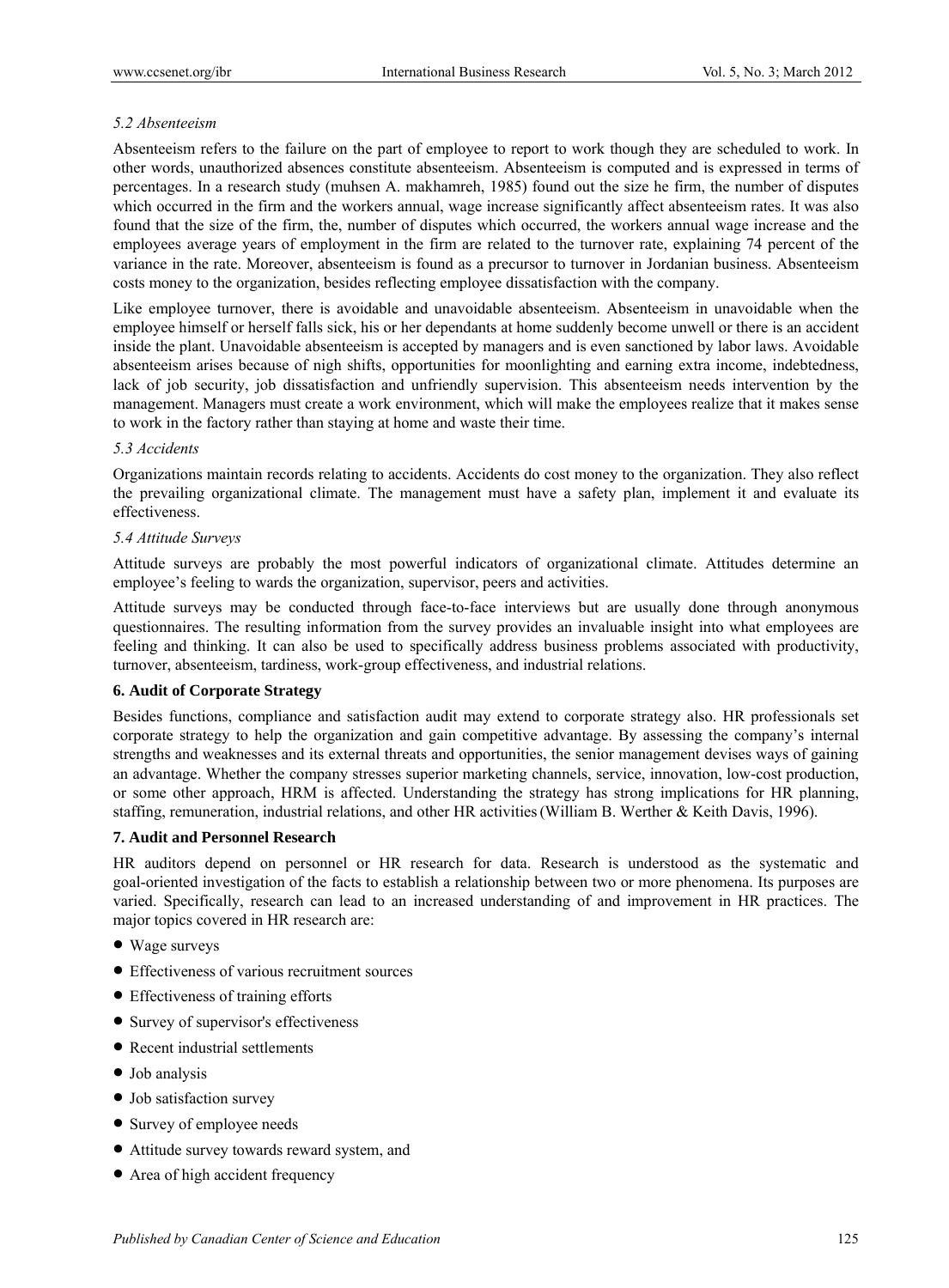The above topics and other related areas constitute the basis for HR audit.

#### **8. Approaches to Human Resource Audit**

Auditors may adopt any of the five approaches for the purpose of evaluation. (i) Cooperative approach, (ii) outside authority approach, (iii) Statistical approach, (iv) Compliance approach and (v) Management by objectives (MBO) approach. It may be stated that irrespective of the approach, the data for assessment are provided by HR research.

In the comparative approach the auditors identify another company as the model. The results of their organization are compared with those of the model company. Often, the auditors use standards set by an outside consultant as benchmark for comparison of own results. This approach is called the outside authority approach. The third approach is the statistical approach. Here, statistical measures of performance are developed based on the company, existing information. Examples of such measures are absenteeism and turnover rates. These data help auditors to assess the performance. In the compliance approach, auditors review past actions to determine if those activities comply with legal requirements and company policies and procedures. A final approach is for specialists and operating managers to set objectives in their areas of responsibility. The MBO approach creates specific goals against which performance can be measured. Then the audit team researches actual performance and compares it with the objectives.

The audit program comes to an end with the preparation of the audit report. The report may be clean or qualified. The report is qualified when the HR performance contains gaps. Where gaps are observed, remedial measures are suggested. The report is clean where the performance is fairly satisfactory.

#### **9. Findings and Hypothesis Testing**

#### *9.1 The Reliability Test*

Cronpanch Alpha was used to test the reliability of the scale and it was (0.855) which is good because it's higher than the accepted percent (0.60). Table 5 illustrates this result.

#### *9.2 Hypothesis Testing*

Hypothesis (#1):

**Ho:** Human resource audit **can't** be performed through the measurement of the effectiveness of the HR functions of an organization.

**Ha:** Human resource audit **can** be performed through the measurement of the effectiveness of the HR functions of an organization.

One sample t-test was used to test our hypothesis. As Table 1 shows, we found that (calculated  $t=28.504$ ), which is greater than tabulated t=1.987. According to our decision rule: Accept Ho if calculated value is less than tabulated value and reject Ho if calculated value is greater than tabulated value. So we will reject Ho and accept Ha. So that HR Audit can be performed through the measurement of the effectiveness of the HR functions of an organization.

#### Hypothesis  $(\# 2)$ :

**HO:** Human resources **are not** complied with the managerial policies, procedures and legal provisions.

**Ha:** Human resources **are** complied with the managerial policies, procedures and legal provisions.

One sample t-test was used to test hypothesis  $(\#2)$ . Table 2 shows that (calculated  $t=27.516$ ), which is greater than tabulated t. According to our decision rule: Accept Ho if calculated value is less than tabulated value and reject Ho if calculated value is greater than tabulated value. So we will reject Ho and accept Ha. So that Human Resources are complied with the managerial policies, procedures and legal provisions.

#### Hypothesis (#3):

**HO:** The Human Resource Management's climate does not have an impact on employee motivation, morale and job satisfaction

**Ha:** The Human Resource Management's climate has an impact on employee motivation, morale and job satisfaction

One sample t-test was used to test hypothesis  $(\#3)$ . Table 3 shows that (calculated=21.643), which is greater than tabulated t. According to our decision rule: Accept Ho if calculated value is less than tabulated value and reject Ho if calculated value is greater than tabulated value. So we will reject Ho and accept Ha. So that The Human Resource Management's climate has an impact on employee motivation, morale and job satisfaction.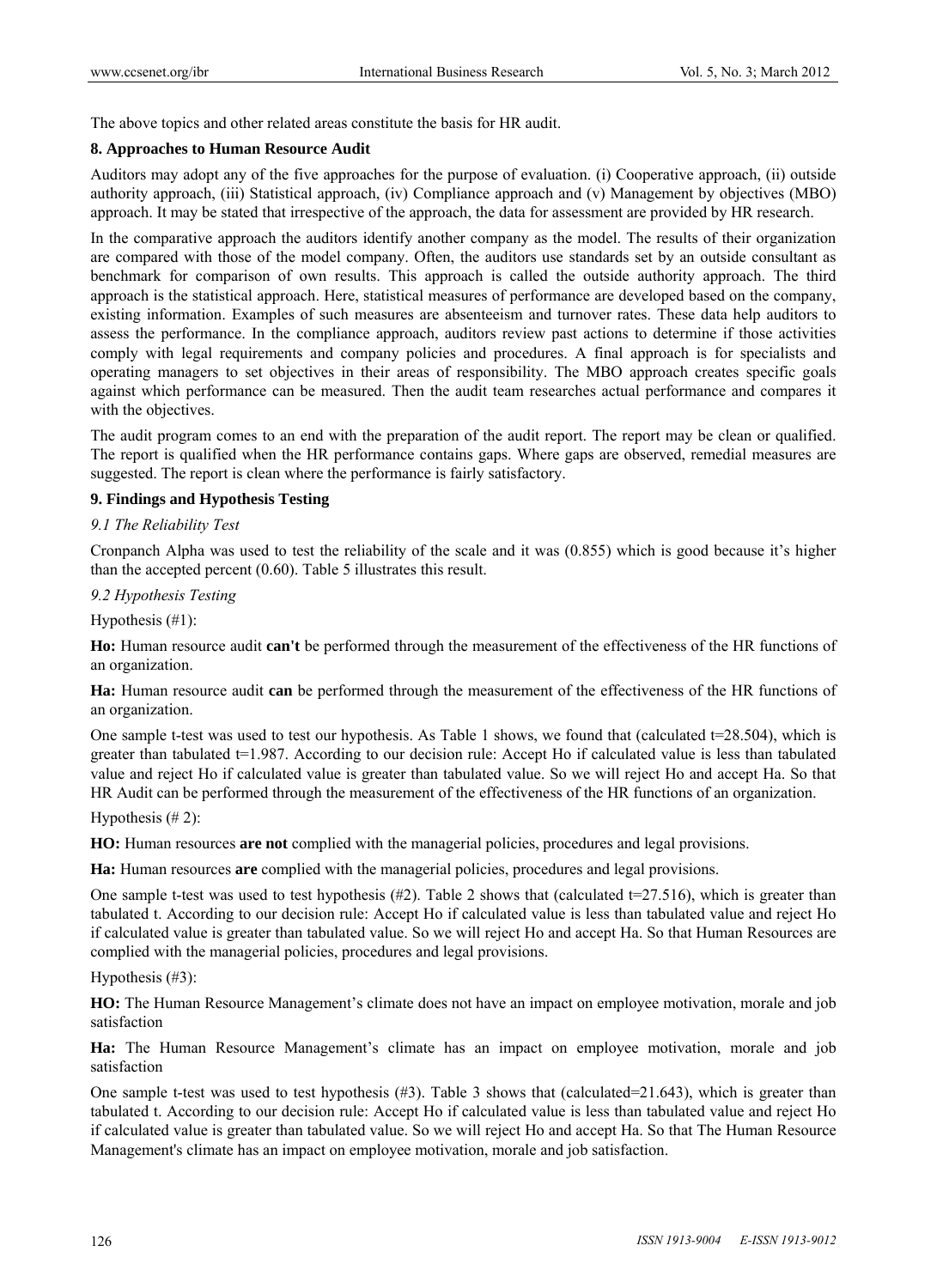## **10. Summary & Conclusions**

A Human Resource audit can be used as a measure to evaluate the personnel activities of an organization. It gives feedback about the HR functions to operating managers and HR specialists. It also provides feedback about how well managers are meeting their HR duties. In short, the audit is an overall quality control check on HR activities in a division or company and an evaluation of how these activities support the organization's strategy. HR Audit also gives feedback HR compliance with the legal provisions and company's policies. HR audit proved that HR climate has an impact on employee motivation, morale and job satisfaction.

So we can conclude that:

- HR Audit can be performed through the measurement of the effectiveness of the HR functions of an organization.
- Human Resources are complied with the managerial policies, procedures and legal provisions.
- The Human Resource Management's climate has an impact on employee motivation, morale and job satisfaction.

## **References**

Abdul, A. A. (2001). Human assets accounting and human resource audit. *Pakistan & Gulf Economist,* 20.

Aswathappa, K. (2006). *Human Resource Management and Personnel Management* (4th ed.). McGraw-hill.

Boudreau, J. W., & Ramstad, P. M. (1997). Measuring intellectual capital: learning from financial history*. Human resource Management, 36*(3), 343-356. http://dx.doi.org/10.1002/(SICI)1099-050X(199723)36:3<343::AID-HRM6>3.0.CO;2-W

Eric, G. F. (1987). Future directions of Human Resource management. *monograph & Research series* (*Univ of California Inst of Industrial Relations*).

Makhamreh, M. A. (1985). Determinants of absenteeism and turnover rates in Jordan business firms*. Jordan University, 12*(5), 27-34.

Pareek, U., & Rao, T. V. (1992). *Designing and managing human resource systems* (2nd ed.). New Delhi: Oxford & IBH, pp.412.

Pareek, U. (1997). *Evaluation of HRD Functions (A brief note in evaluating human resource development)*. Jaipur: HRD Research Foundation. pp. 3-10.

Rao, T. V., & Pareek, U. (1997). Academy of Human Resource Development.

Stone, R. J. (1995). *Human Resource Management* (2nd ed.). John Wiley & Sons. pp. 542.

Werther, W. B., & Davis, K. (1996). *Human Resources and Personnel Management* (5th ed.). McGraw- Hill. pp. 560.

Table 1. Test of Hypothesis (#1)

| $\sim$             | ulatec | 19   | $\sim$ $-$<br>$. \n\rightharpoonup$<br>Ħ٥ |
|--------------------|--------|------|-------------------------------------------|
| 50/<br>no<br>20.JU | .987   | .000 | <b>FO100</b><br>cc                        |

Table 2. Test of Hypothesis (#2)

| 'aleu<br>Tated<br>$+$<br>птатси |       | 519 | $\sim$ $-$<br>$\cdot$ $\sim$ $+$<br>$\Delta$ CI<br>Ho |  |
|---------------------------------|-------|-----|-------------------------------------------------------|--|
| $\sim$<br>$-1$<br>.016<br>ا ہے۔ | 1.987 | 000 | reject                                                |  |

#### Table 3. Test of Hypothesis (#3)

| alculated-<br>ulated<br>$\sim$<br>~~ |        | .<br>ാവഴ | $\sim$ $\sim$ $\sim$<br>esult of Ho |                 |
|--------------------------------------|--------|----------|-------------------------------------|-----------------|
|                                      | 21.643 | 1.987    | .000                                | 0.1201<br>cicci |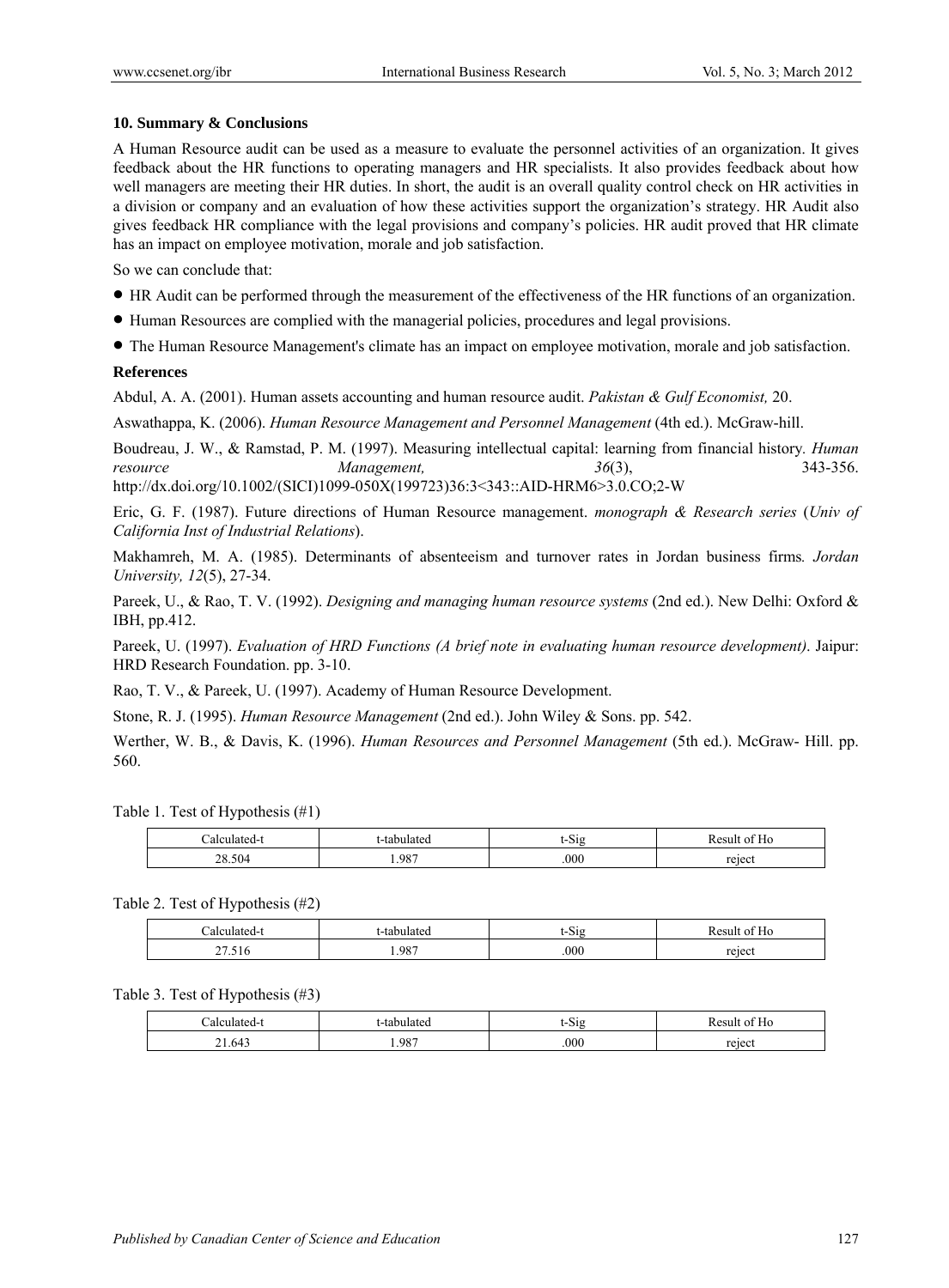# Table 4. Case Processing Summary of Questionnaire

|       |                       | . . | $\frac{0}{0}$ |
|-------|-----------------------|-----|---------------|
|       | Valid                 | 90  | 100.0         |
| Cases | Excluded <sup>a</sup> |     |               |
|       | Total                 | 90  | 100.0         |

a Listwise deletion based on all variables in the procedure.

# Table 5. Reliability Statistics

| Cronbach's Alpha | N of Items |
|------------------|------------|
| 0 c c            |            |

## Table 6. Std. Deviation & Mean Test One-Sample Statistics (T-Test)

|    |    | Mean   | Std. Deviation | Std. Error Mean |
|----|----|--------|----------------|-----------------|
| hl | 90 | 4.0833 | 36056          | .03801          |
| h2 | 90 | 4.2556 | .43289         | .04563          |
| h3 | 90 | 4.1389 | 49922          | .05262          |

# Table 7. Test Value One-Sample Test

|    | Test Value $=$ 3 |    |                   |                                            |        |        |  |
|----|------------------|----|-------------------|--------------------------------------------|--------|--------|--|
|    |                  |    |                   | 95 % Confidence Interval of the Difference |        |        |  |
|    |                  | df | $Sig. (2-tailed)$ | Mean Difference                            | Lower  | Upper  |  |
| h1 | 28.504           | 89 | .000              | 1.08333                                    | 1.0078 | 1.1589 |  |
| h2 | 27.516           | 89 | .000              | 1.25556                                    | 1.1649 | 1.3462 |  |
| h3 | 21.643           | 89 | .000              | 1.13889                                    | 1.0343 | 1.2434 |  |